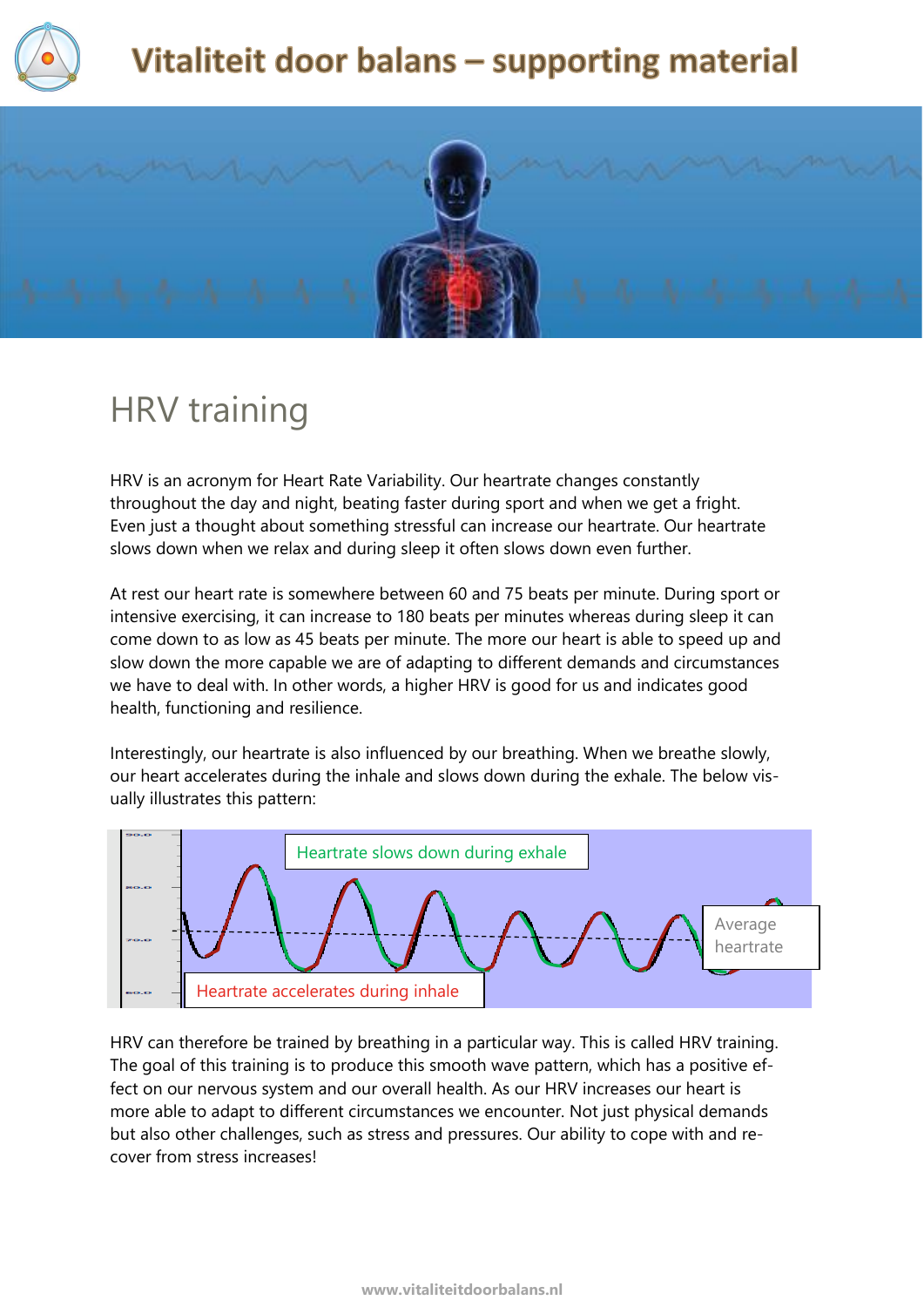

### **Learn how to breathe "low and slow"**

A slow breathing pace of between 5 and 7 breaths per minute produces the smooth heartrate waveform. Exactly which breathing pace is best needs to be determined as it is slightly different for everyone. The technical term for this breathing pace is "Resonance Frequency". The Resonance Frequency (RF) is the breathing pace where the heartrate rhythm synchronises (collaborates) optimally with breathing.

For very small people the RF is around 7 breaths per minute. For very tall people it is around 5 breaths per minute. A person of average height has an RF of around 6 breaths per minutes.

Note: breathing at the RF pace, which we do during HRV training, is not a way of breathing for normal circumstances. It is designed to train your heart and you breathe very consciously at a very specific pace. Under normal circumstances our breathing occurs automatically without a need to consciously control and it automatically adjusts to the varying demands during our day. For example, when we exercise, our breathing automatically speeds up and slows down again when we are at rest.

When we feel rushed, under pressure or stressed, especially when this is sustained for an extended period of time, we become accustomed to faster breathing. We run the risk of it becoming our "new normal" and we then breathe faster even when we are at rest and during sleep.

The first stage of HRV-training is to become aware of how fast we are currently breathing. This is done as follows:

#### **How fast am I breathing?**

Sit down at a table wiht a piece of paper, a pen and a timer (egg-timer or phone). Hold the pen in one hand and put the other hand on your belly, just below the ribcage. Set the timer to 3 minutes. Breathe as you normally would. Your belly will rise when you inhale and fall inward when you exhale. Draw an upward line when you inhale (feel your belly rise) and a downward line when you exhale (feel your belly go inward).

Stop when the timer finishes after 3 minutes and count the number of waves. Your breathing pace is the number of waves divided by 3.

A normal breathing pace at rest is slower than 12. If your pace is less than 12 you can take the next step: testing to see if you can breathe comfortably at an even slower pace.

demen in een langzaam tempo lukt alleen wanneer er aan een aantal voorwaarden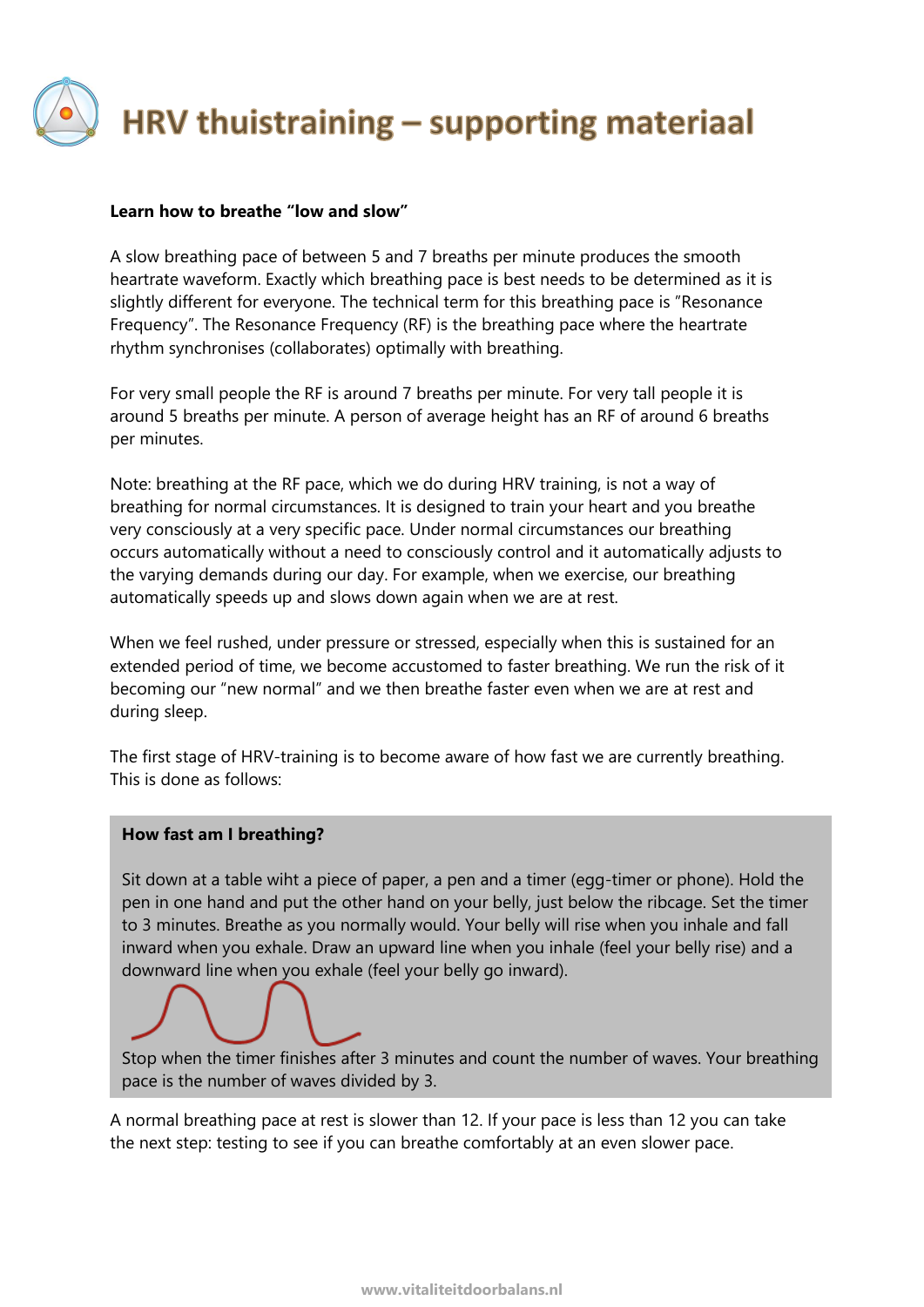# HRV thuistraining - supporting materiaal

Then download a breathing pacer app on your smart phone (see below). A breathing pacer app indicates exactly when to breathe in and when to breathe out. You can start by seeing if you can breathe at a slower pace of 7.5 breaths per minute. Later on you will use this app with the breathing pace set to your RF (the breathing pace for the HRV-training).

## **Working with a breathing pacer**

Google Play: App store:





Paced breathing **Breathet Simple Breath Trainer** 

Download one of the apps, both are free downloads.

Start by setting the breath pacer to 7.5 breaths per minute as follows:.

| Inhale: | 2 seconds |
|---------|-----------|
| Hold:   | 1 second  |
| Exhale: | 3 seconds |
| Hold:   | 2 seconds |

Sit down with your back straight. When you slump too much, your chest will have less opportunity to move which makes breathing more difficult. Alternatively, you can lie down on a bed or couch. Start the app and follow the pacer for 3 minutes. Allow the air to flow in smoothly, preferably through the nose. Exhale with pursed lips, like you gently blowing out the air through a straw. Continue to breathe slowly and follow the pacer, without putting in any deliberate effort. Just allow your breathing to naturally occur.

## Not succeeding?

If you are not able to breathe slowly with the pacer for the full 3 minutes and / or if you experience shortness of breath, headache or light-headedness, then you are not quite ready yet for HRV training. In which case, start by slowing down the pace of life and prioritise more relaxation and recovery. Some tips:

- alternate activities with rest and recovery
- practice relaxation, for example with mindfulness or meditation
- improve your fitness through walking or cycling

You can then regularly check-in and use the "How fast am I breathing" test to see if you are able to breathe slowly for 3 minutes.

## Succeeding?

Congratulations! You are ready for the next step: determining your Resonance Frequency (RF).